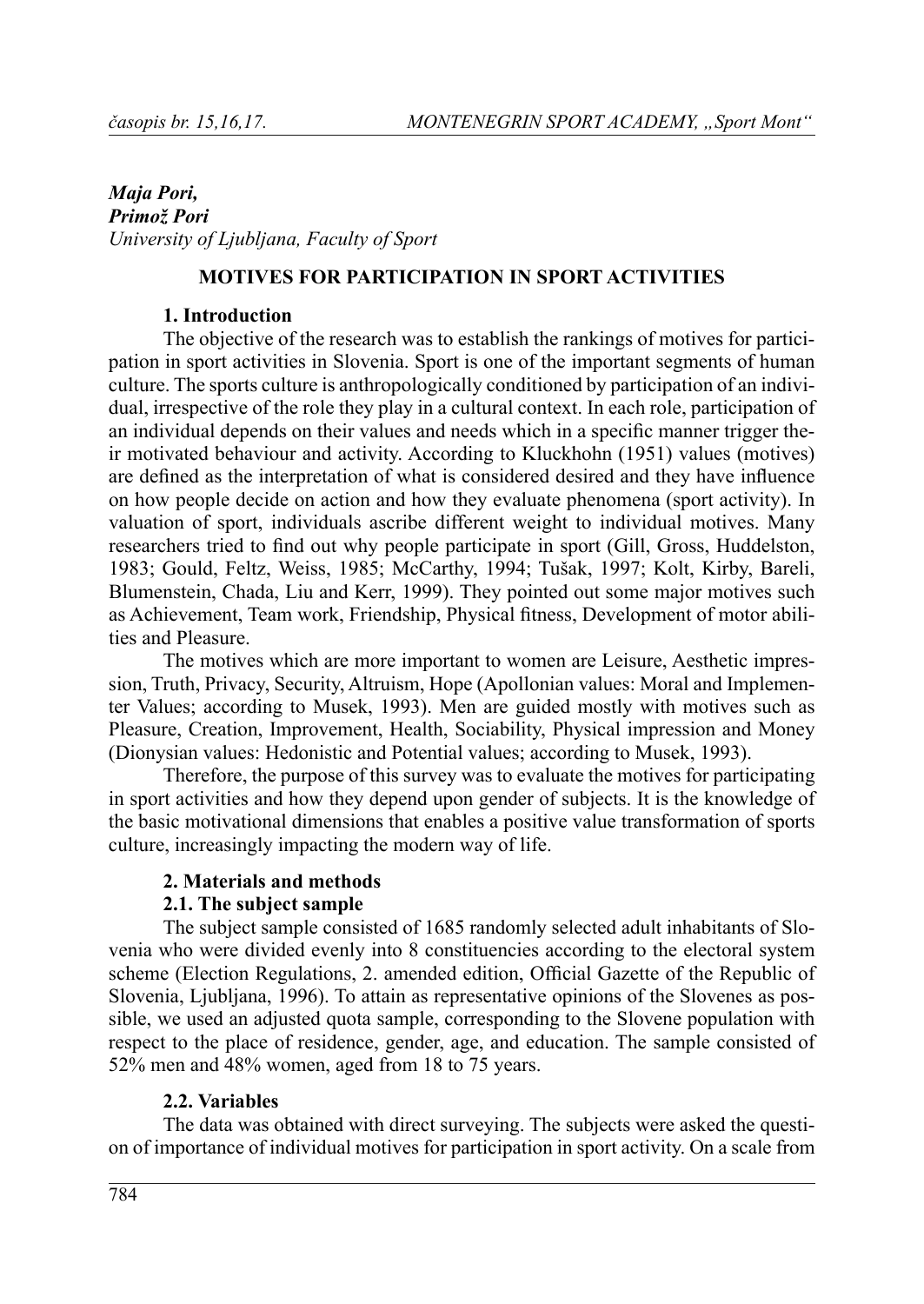1 to 5 (1 standing for "absolutely unimportant factor" and 5 for "very important factor") the respondents in terms of importance ranked the proposed motives.

## **2.3. Met hods**

For each motive the mean values were calculated and the scale of motives by importance was drawn up. With analysis of variance Oneway we tested the differences between men and women in ranked motives.

# **3. Results and discussion**

The most important motives for participating in sport activity were "preservation" and development of health"  $(4.26)$ , "development of motor abilities"  $(4.12)$  and "development and preservation of working abilities" (3.87). The less important motives were 'sport stardom''  $(2.74)$  and "gaining political position through sport"  $(2.04)$  (Table 1).

|                         |                                                   | Mean | S.D. | Mean | Mean  | Sig. |
|-------------------------|---------------------------------------------------|------|------|------|-------|------|
|                         |                                                   | all  | all  | men  | women |      |
| 1                       | Preservation and development of health            | 4.26 | 0.91 | 4.23 | 4.30  | 0.10 |
| $\overline{c}$          | "Fair play"                                       | 4.15 | 1.00 | 4.15 | 4.16  | 0.85 |
| $\overline{\mathbf{3}}$ | Development of motor abilities                    | 4.12 | 0.95 | 4.16 | 4.08  | 0.07 |
| $\overline{4}$          | Development and preservation of working abilities | 3.87 | 1.02 | 3.87 | 3.87  | 0.97 |
| 5                       | Personal satisfaction                             | 3.84 | 1.03 | 3.83 | 3.85  | 0.73 |
| 6                       | Quality of life                                   | 3.80 | 1.06 | 3.79 | 3.83  | 0.45 |
| 7                       | Development of own personality                    | 3.80 | 1.08 | 3.79 | 3.81  | 0.69 |
| 8                       | Awareness and knowledge of sports                 | 3.78 | 1.01 | 3.79 | 3.77  | 0.58 |
| 9                       | Competitiveness                                   | 3.69 | 1.05 | 3.82 | 3.54  | 0.00 |
| 10                      | Pleasure, enjoyment                               | 3.68 | 1.02 | 3.67 | 3.69  | 0.58 |
| 11                      | Formation of sports collective                    | 3.51 | 1.11 | 3.52 | 3.49  | 0.67 |
| 12                      | Preservation of Olympic idea                      | 3.50 | 1.13 | 3.49 | 3.51  | 0.66 |
| 13                      | Quality of sports facilities                      | 3.48 | 1.17 | 3.52 | 3.44  | 0.18 |
| 14                      | Play, playfulness                                 | 3.47 | 1.03 | 3.49 | 3.45  | 0.51 |
| 15                      | Peace and harmony                                 | 3.45 | 1.08 | 3.40 | 3.51  | 0.04 |
| 16                      | Media apeal of sport                              | 3.42 | 1.09 | 3.44 | 3.39  | 0.31 |
| 17                      | Attractiveness, excitement that sport offers      | 3.38 | 1.06 | 3.52 | 3.22  | 0.00 |
| 18                      | Beauty of movement expression                     | 3.37 | 1.03 | 3.30 | 3.44  | 0.01 |
| 19                      | Care of technical aids in sport                   | 3.26 | 1.11 | 3.26 | 3.26  | 0.89 |
| 20                      | Asserting oneself in company                      | 3.11 | 1.09 | 3.19 | 3.03  | 0.00 |
| 21                      | Earning money, profit                             | 2.97 | 1.14 | 3.04 | 2.90  | 0.01 |
| 22                      | Suspense of not knowing the sport result          | 2.89 | 1.07 | 3.07 | 2.69  | 0.00 |
| 23                      | Development of defence abilities                  | 2.86 | 1.20 | 2.88 | 2.84  | 0.50 |
| 24                      | Domination, superiority, triumph                  | 2.82 | 1.16 | 2.96 | 2.68  | 0.00 |
| 25                      | Sport stardom                                     | 2.74 | 1.18 | 2.80 | 2.67  | 0.02 |
| 26                      | Political power, gaining political position       | 2.04 | 1.00 | 2.12 | 1.96  | 0.00 |

*Table 1.* Rang of motives for participation in sport activities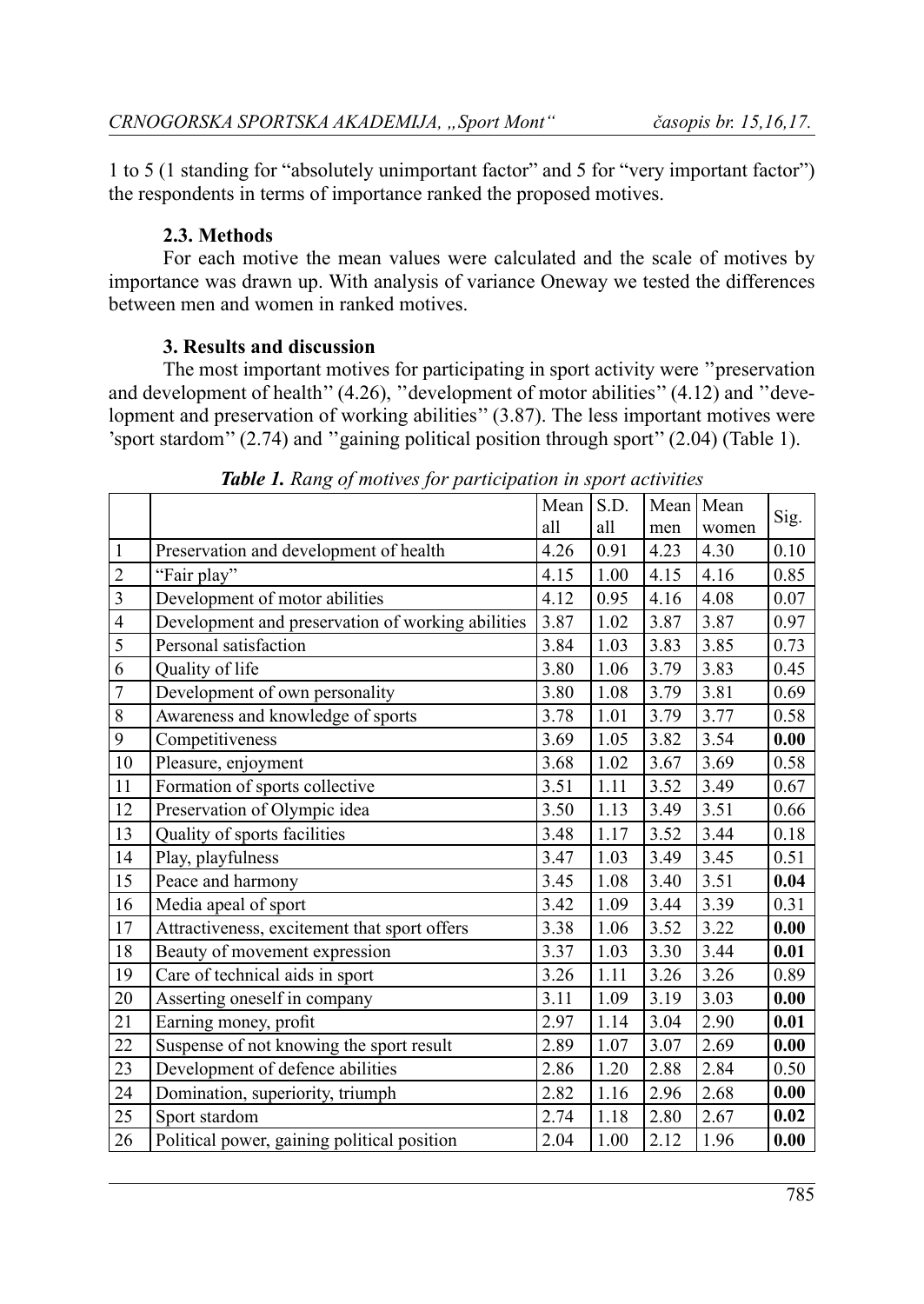The results have shown that Slovenes are aware of positive impacts of sport activities to the body, as well as proper care for their health and well being. Motive "preservation and development of health" shows awareness of the importance of being active for health. Medical motive were also in the foreground in some previous researches (Burnik and Doupona Topič, 2003). People are participating in sport activities because they believe that it enables higher quality of life. They could develop their motor abilities and they could achieve higher level of working abilities.

The results indicate that people are aware of important role of physical activity on humans body, but more than 40 % adult Slovenes are not active at all (Special Eurobarometer 213, 2004). It says that they do not practice sport for lack of time. With further analysis and by putting the sports culture in a broader social context, it would be interesting to correlate the level of socio-economic development of the country with the frequency of practicing sport.

Higher values of most proposed motives were given by men (Table 1). The source of gender differences could be found in natural and biological differences between women and men. The socialization and behavioral patterns (men's role; women's role) could lead into gained results. Participating in sport activities could probably still is treated as "masculine", which could be a reason for men's higher values of most motives in our research

The results of analysis of variance show that women and men differ statistically significant in 10 values of motives (Table 1). Women found the motives "Beauty of movement expression" and "Peace and harmony" (Apollonian values: Moral and Implementer Values; according to Musek, 1993) statistically more important than men, while motives including competitiveness, attractiveness, domination, friendship, triumph and earning money were placed higher with men (Dionysian values: Hedonistic and Potential values; according to Musek, 1993). Similar findings were reported by some other researchers. Bond (1988) stated that men are guided mostly with motives such as Competition. Success and Achievement what has shown also in our research. Men find motives Pleasure, Freedom and Friendship most important (Pogačnik, 1987). Kwon (1999) established that major gender differences have been in motive "To conquer, to beat others", which coincide with motives "Competitiveness", "Attractiveness, excitement that sport offers" and "Domination, superiority, triumph" in our case.

#### **4. Con clu sion**

It could be concluded that highest evaluated motives in our research are ascribed in literature as the Apollonian type of values (Musek, 1993) or Well-being factor (McCarthy, 1994). The less important motive was "gaining political position through sport". There were 10 statistically significant differences between men and women in values of motives. Men placed higher some motives which are in the category of Dionysian values and women gave higher values to some motives which are in the category of Apollonian values (Musek, 1993).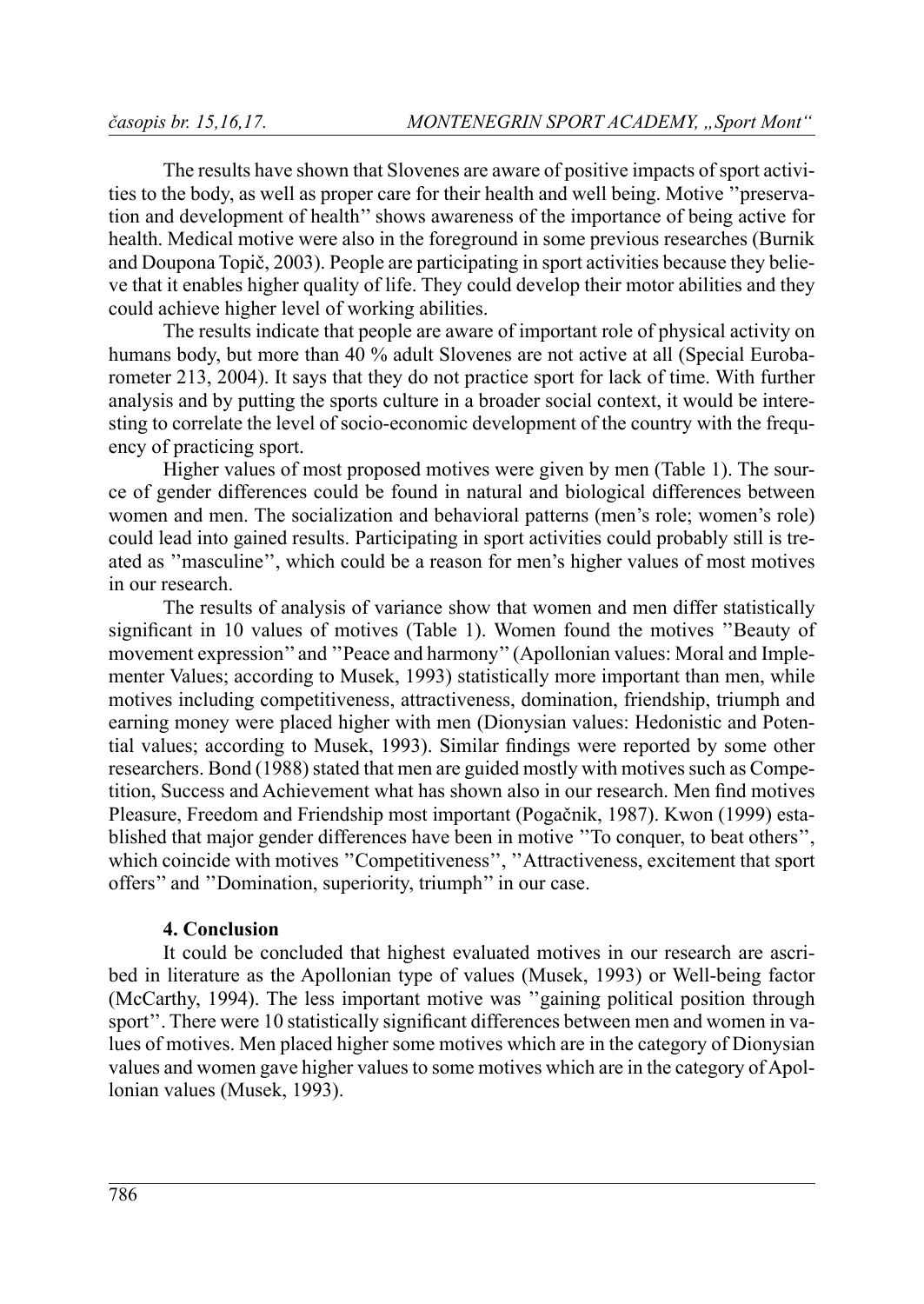#### **5. Re fe ren ces**

- 1. Burnik, S & Doupona Topič M. (2003). Some socio-demographic characteristics of the Slovenian mountaineers and their motives for mountaineering. *Kinesi o lo gia. Slo ve ni ca, 9* (1), 55-65.
- 2. Gill, D. L., Gross, J. B., & Huddleston, S. (1983). Participation motives in youth sports. *International Journal of Sport Psychology, 14, 1-14.*
- 3. Gould, D., Feltz, D., & Weiss, M. (1985). Motives for participating in competitive youth swimming. *International Journal of Sport Psychology*, 16, 126-140.
- 4. Kluckhohn C. (1951). Values and value orientations in the theory of action. In: Parsons, T.& Shils, E. (Eds.). Toward a general theory of action. Cambridge (Massachusetts), Harward University Press.
- 5. Kolt S.G., Kirkby.J.R., Bar-eli. M., Blumenstein, B. Chadha. K.N., Liu.J., Kerr.G (1999). A Cross-Cultural Investigation of Reasons for Participation in Gymnastics. Int. J. Sport Psychol, 30:381-398.
- 6. Kwon, H. (1999). A comparison of sport fan motives between American students and international students. *14th Annual Conference – Book of abstracts (pp. 57)*. Canada.
- 7. McCarthy, M. L. (1994). Patterns of Irish Sport Participation. *European Journal of Sport Management*, 1, 68-101.
- 8. Musek, j. (1993). *Osebnost in vrednote (Personality and values)*. Ljubljana: Educy.
- 9. Special Eurobarometer 213 (2004): The citizens of the European Union and Sport. European commission.
- 10. Bond, m. H. (1988). Finding universal dimensions of individual variation in multicultural studies of values. *Journal of Personality and Social Psychology*, *55,* 1009-1015.
- 11. Pogačnik, V. (1987). Lestvica individualnih vrednot (Individual values' scale). Ljubljana: Zavod za produktivnost dela.
- 12. Tušak, M. (1997). *Razvoj motivacijskega sistema v športu (Motivation in Sport)*. Doctoral Thesis. Ljubliana: Faculty of Philosophy.

# *SUM MARY*

## *MO TI VES FOR PAR TI CI PA TION IN SPORT AC TI VI TI ES*

The objective of the research was to establish the rankings of motives for parti*cipation in sport activities in Slovenia. In order to attain as representative opinions of the Slovenes as possible, we used an adjusted quota sample (n = 1685), corresponding* to the Slovene population with respect to the place of residence, gender, age, and education. The data was obtained with direct surveying. The subjects were asked the question *of importance of individual motives (* $n = 25$ *) for participation in sport activity. On a scale from 1 to 5 (1 standing for "absolutely unimportant factor" and 5 for "very impor-*